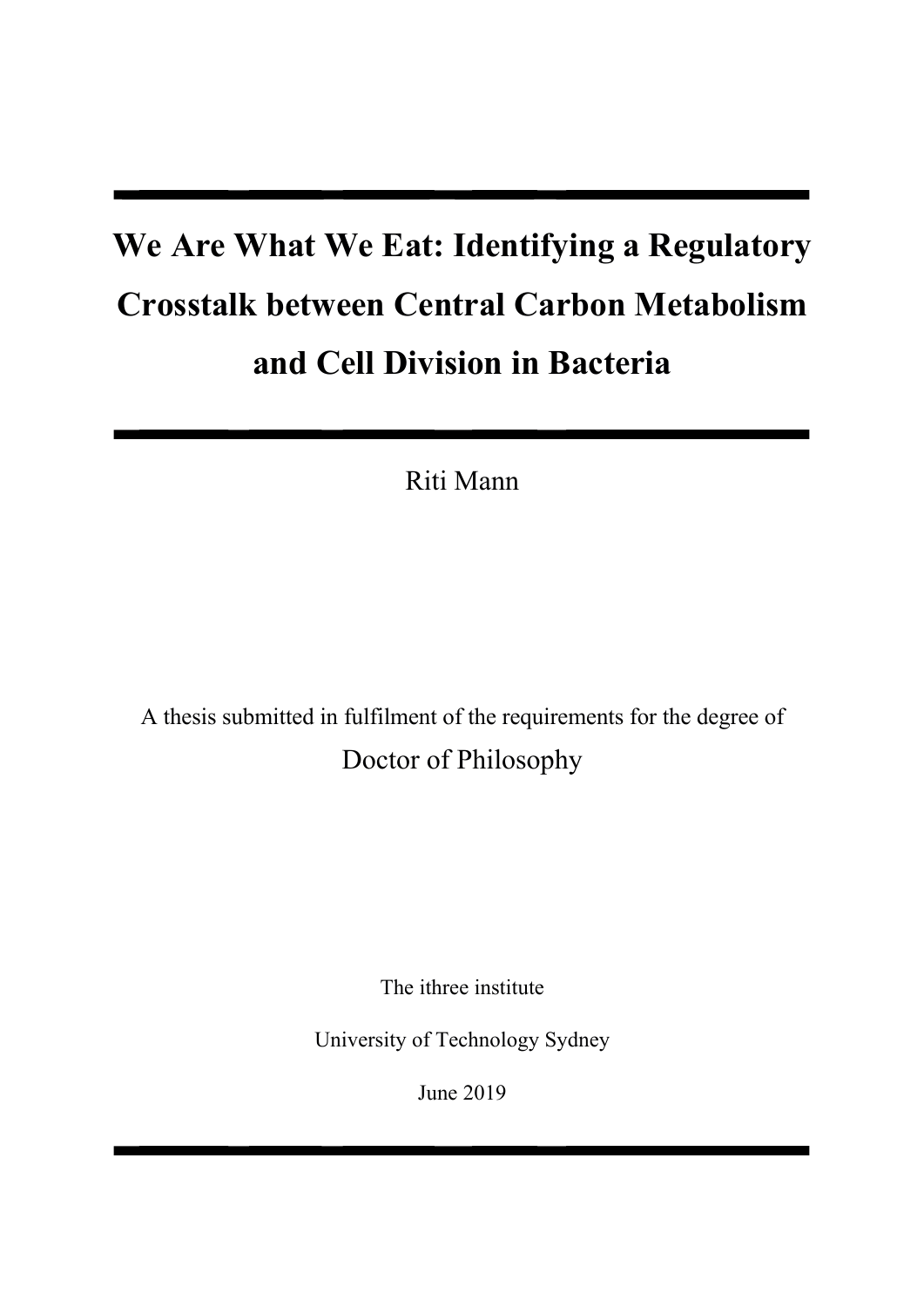## **Certificate of Authorship/ Originality**

I, Riti Mann, certify that the work in this thesis has not previously been submitted for a degree nor has it been submitted as part of requirements for a degree except as fully acknowledged within the text.

**...........................................................................**

I also certify that the thesis has been written by me. Any help that I have received in my research work and the preparation of the thesis itself has been acknowledged. In addition, I certify that all information sources and literature used are indicated in the thesis.

This research is supported by an Australian Government Research Training Program.

:::::::::::::::::::::: Production Note: Signature removed prior to publication.

Riti Mann, June 2019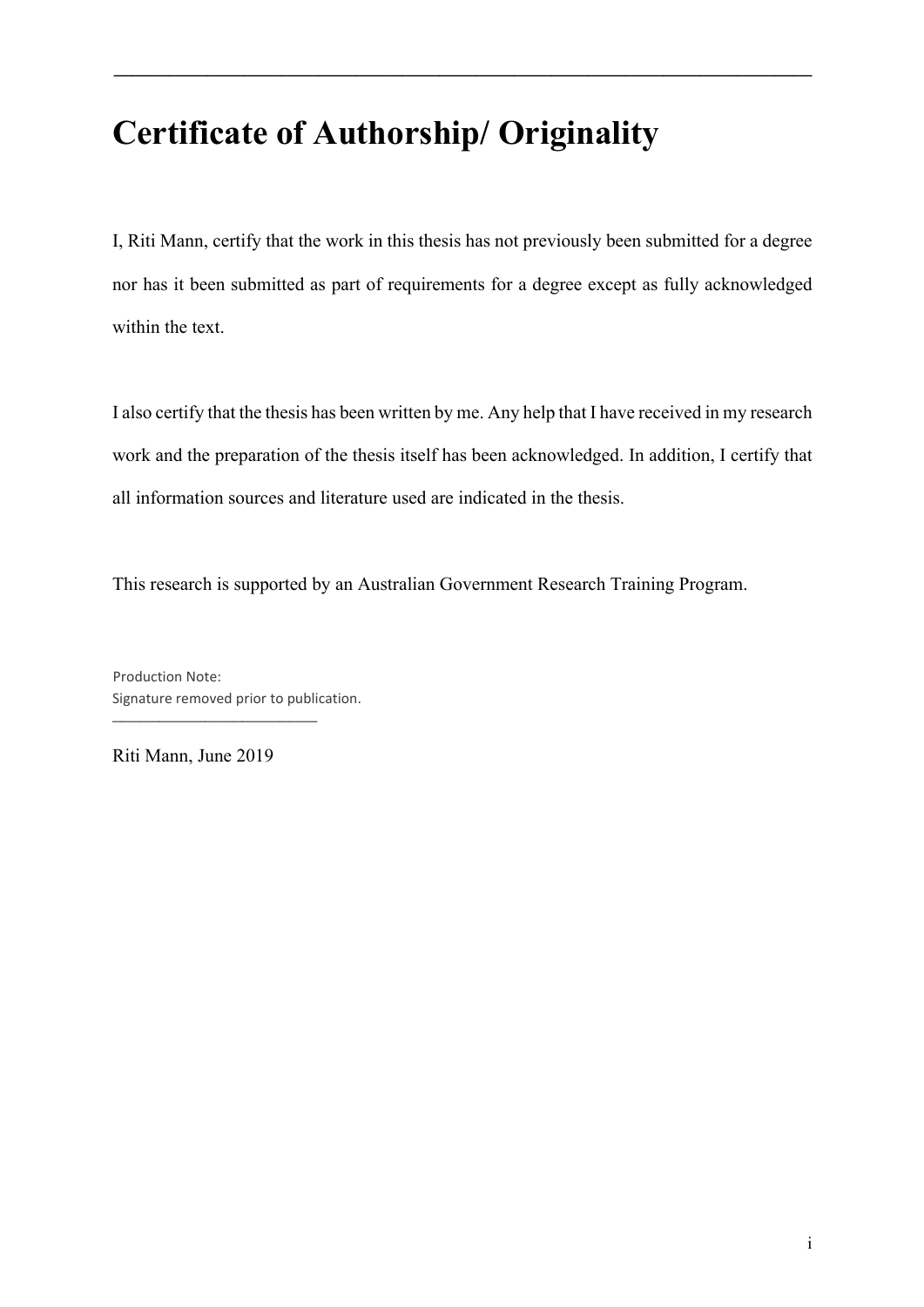### $A$ cknowledgements

My PhD journey has been exciting, challenging, sometimes frustrating, but immensely rewarding! I knew from the beginning that pursuing doctoral study is a difficult and challenging task. I would have never been able to successfully complete this long journey without the support and guidance of numerous people, whom I am extremely thankful to.

**...........................................................................**

First of all, I thank the Almighty for keeping me healthy, and giving me the strength and patience to work through all these years so that today I can stand proudly. I wish to express my immense gratitude to my supervisor Professor Liz Harry; without whom none of this would have been possible. Thank you for everything Liz! I will always remember the first Skype conversation I had with Liz, when she introduced me to this interesting and exciting PhD project. Liz has been a very encouraging and understanding supervisor, who cares for everyone around her. Liz has not only taught me how to do good science but also how to live a balanced life. I will always remember her statement – "Take care of yourself as well". Finally, I would like to thank her for the precious time that she spent on reading and commenting through this thesis, and shaping it in the form it is now!

I particularly wish to thank my co-supervisors Dr. Amy Bottomley and Dr. Leigh Monahan for their continuous encouragement and motivation throughout my PhD candidature. I thank them for mentoring me and being my pillars of support every now and then. I am also grateful to them for their valuable discussions related to my project and for their insightful comments on almost every piece of writing that I wrote during these years. Thank you! I would like to thank Dr. Christopher Rodrigues for bringing his expertise to this project and for all the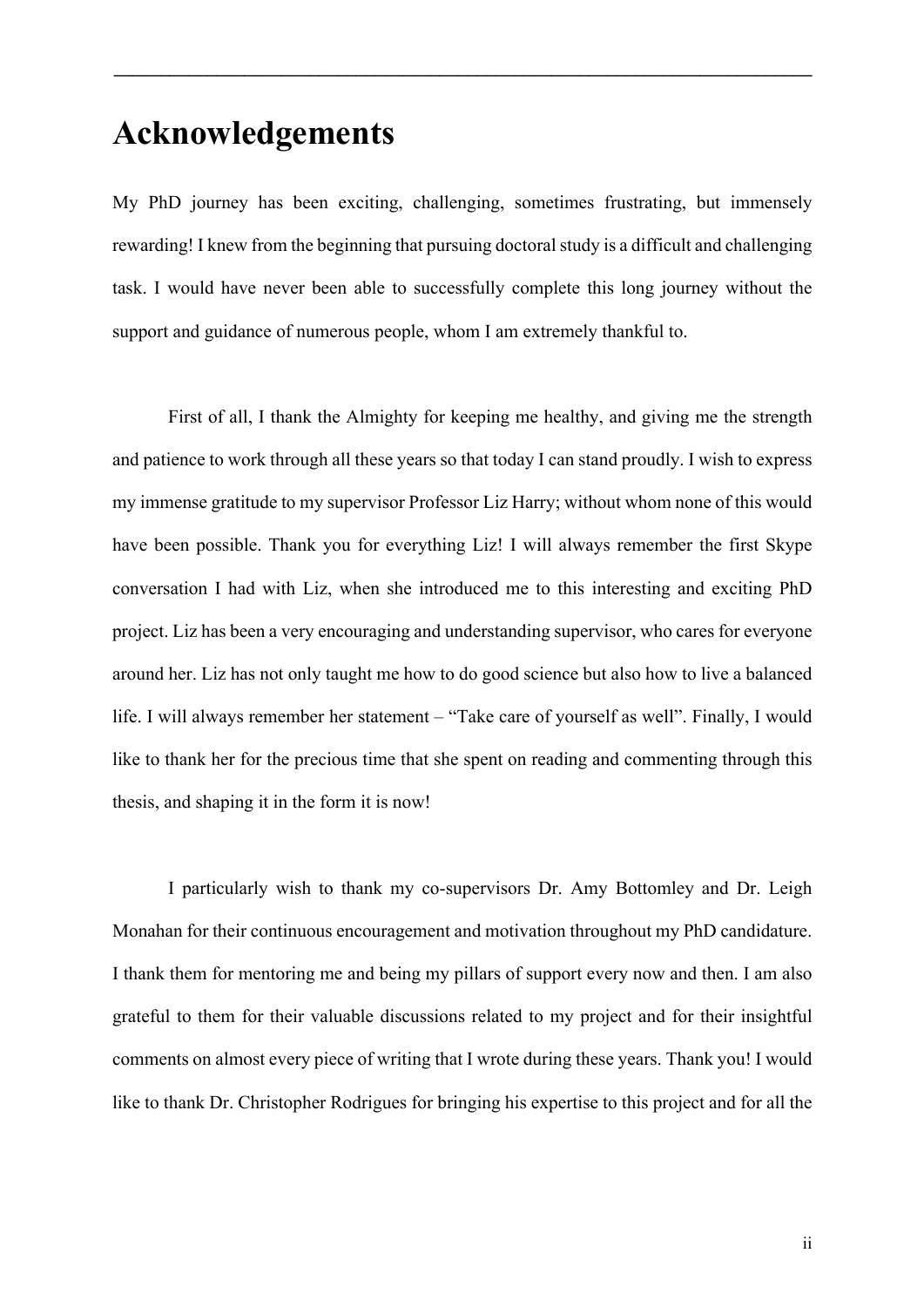helpful discussions related to my project. I also wish to extend my appreciation to Dr. Cindy Gunawan for her precious time on mentoring me during my PhD years.

**...........................................................................**

Thank you to all past and present members of the Harry lab, who over the years have made it a friendly place to work: Isa, Ken, Nural, Daniel, Beth and Shirin. I thank them for encouraging me at every step along the way and for many helpful advices.

I owe thanks to a very special person, the love of my life - my husband, Vikas (Vicky) who has supported me throughout this process and has constantly encouraged me when the tasks seemed impossible. Thank you for cheering me up when my experiments did not work! I thank him for his continued and unfailing love, support and understanding during my pursuit of PhD degree that made the completion of this thesis possible. Apart from this, I don't really have words to explain all that you have done for me!! I also wish to extend a special thanks to my parents for letting me pursuit my dreams and supporting me to become what I am today.

Lastly, I would like to acknowledge the financial assistance provided by the Australian Government Research Training Program Scholarship.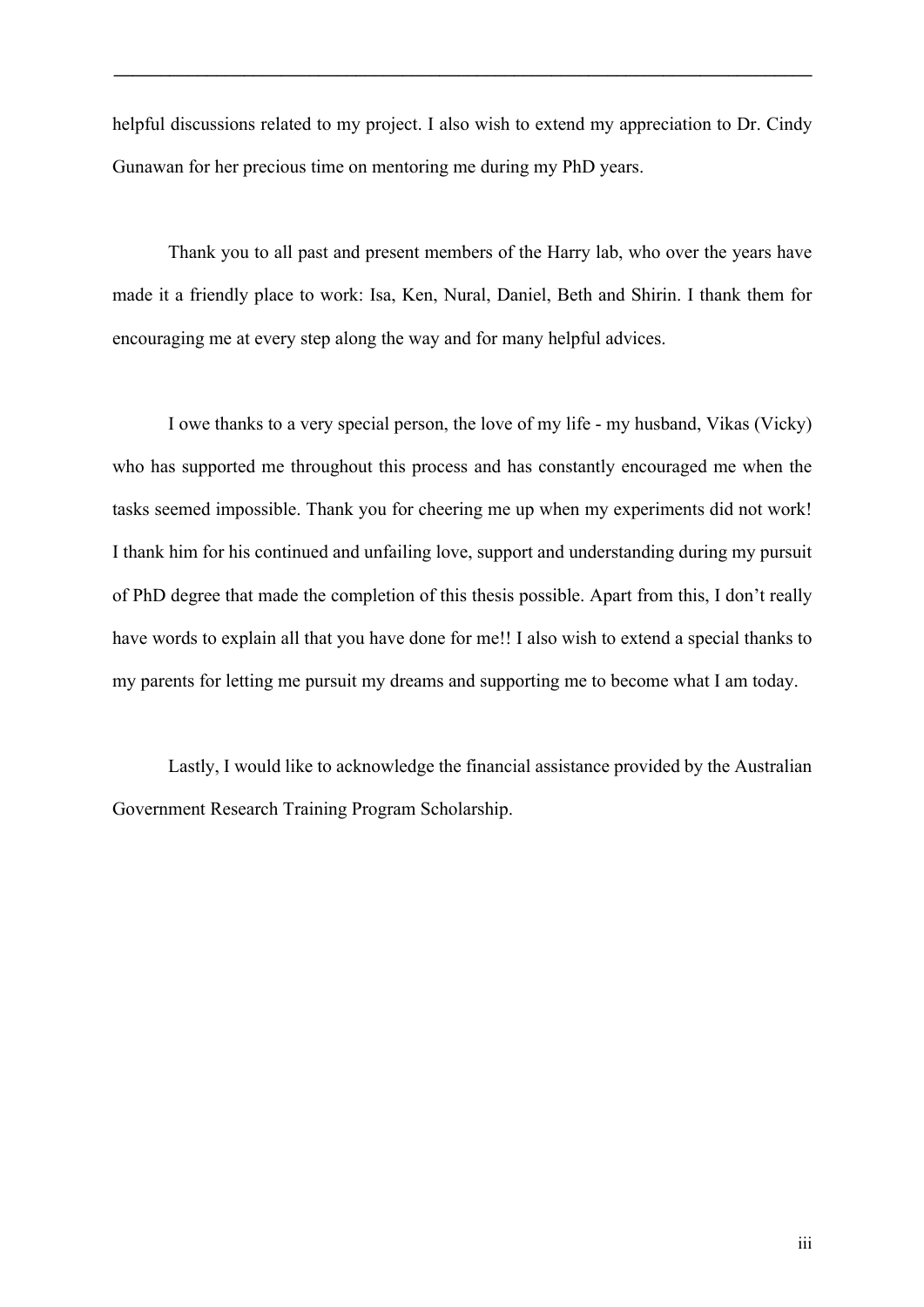### Abstract

Cell division is crucial to the survival and propagation of all living organisms. In bacteria, the process of cell division is initiated by the formation of the cytokinetic  $Z$  ring, made up of the tubulin-like protein FtsZ, at the cell centre (midcell). Research into the control of Z ring positioning in the well-studied rod-shaped bacteria has focused on two main regulatory systems, the Min system and nucleoid occlusion. However, an aspect of cell division control that remains often overlooked is the need to coordinate cell cycle events with the nutrient availability.

**..................................................................................**

Central Carbon Metabolism (CCM), being the entry point for almost all the raw materials required for cellular growth and proliferation, forms the hub for coordinating nutrient availability to cell growth, size and the division process. Our lab recently identified a novel link between the central carbon metabolic pathway of glycolysis and cell division, wherein disrupting glycolysis by deleting the pyruvate kinase  $(p\nu k)$  enzyme was shown to affect the correct positioning of the Z ring at the cell centre, such that  $1/3<sup>rd</sup>$  of the Z rings formed at acentral positions. Interestingly, the addition of pyruvate (the end product of the pyruvate kinase reaction), alleviated this Z ring positioning defect of  $\Delta p$ yk cells.

Pyruvate is a metabolite that lies at the intersection of many metabolic pathways, raising the possibility of any of the potential metabolic fates of pyruvate being actually responsible for the Z ring positioning rescue of  $\Delta p$ yk cells. The experimental results presented in this thesis confirm that pyruvate, and not any of its potential metabolic fates, is the key metabolite coordinating CCM to cell division in *Bacillus subtilis*. Furthermore, this thesis also provide evidence for the role of DNA replication and nucleotide synthesis in the  $Z$  ring positioning defect of  $\Delta p$ yk cells. Collectively, the work presented here demonstrates the importance of one specific metabolite - pyruvate, in maintaining the coordination between the cellular events of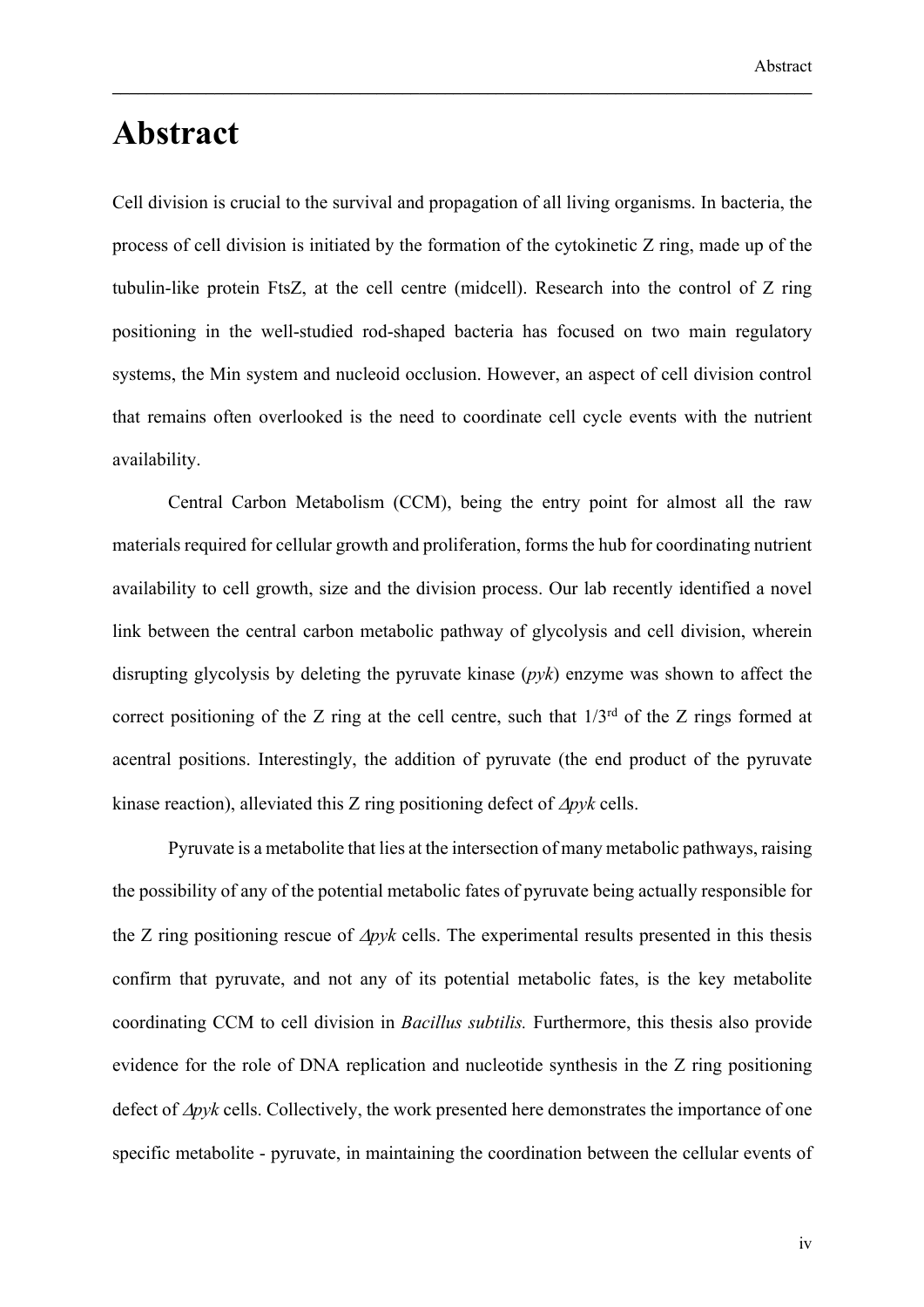division, metabolism and DNA replication in *B. subtilis*; which leads to the hypothesis that pyruvate might be acting as a signaling molecule to synchronize cell cycle events with the nutrient availability.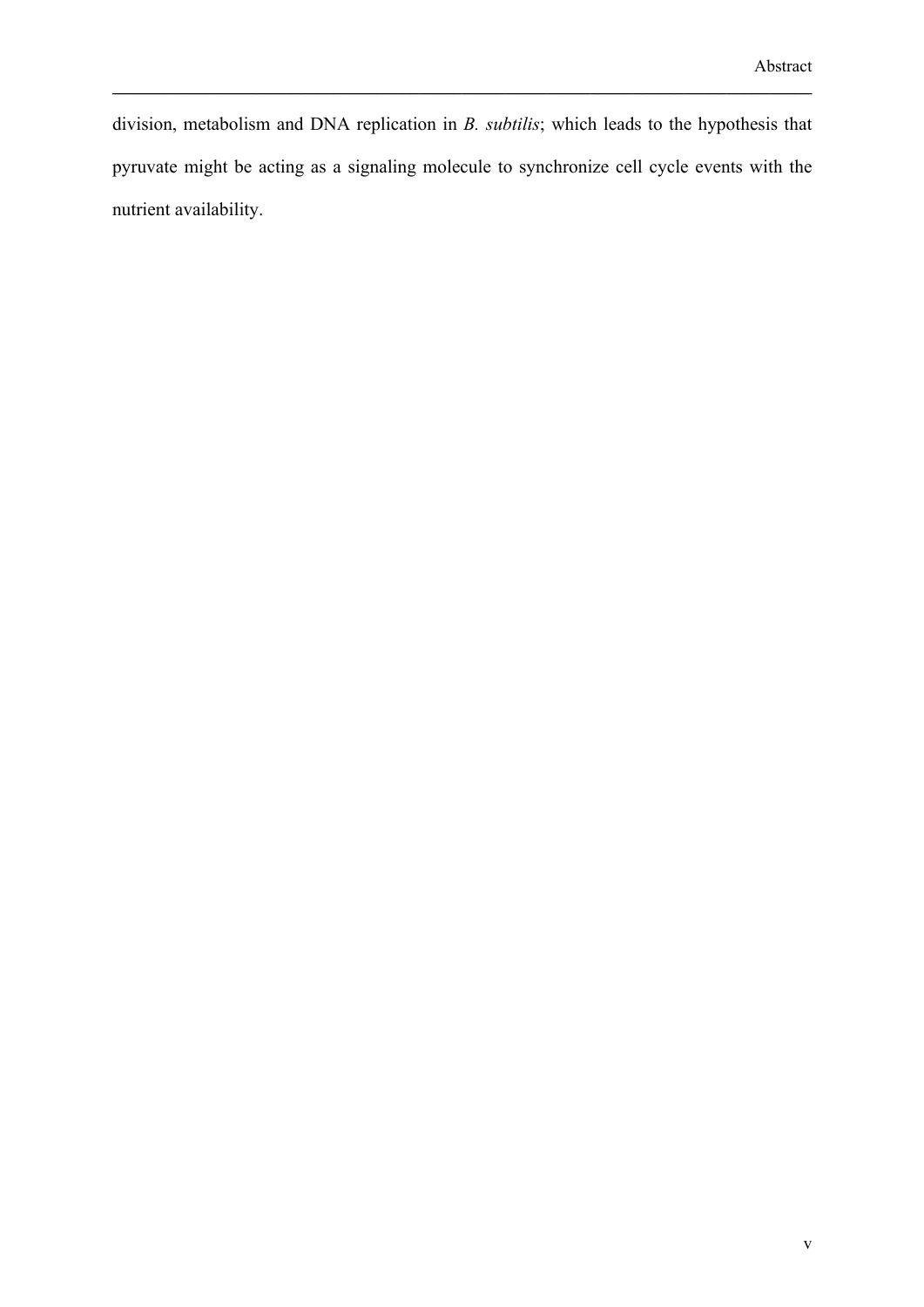## **Table of Contents**

| 1.5.1 The early stages of DNA replication are connected to division site selection  16 |  |
|----------------------------------------------------------------------------------------|--|
|                                                                                        |  |
|                                                                                        |  |
|                                                                                        |  |
| 1.7.1 Connection of central carbon metabolism (CCM) to cell division 30                |  |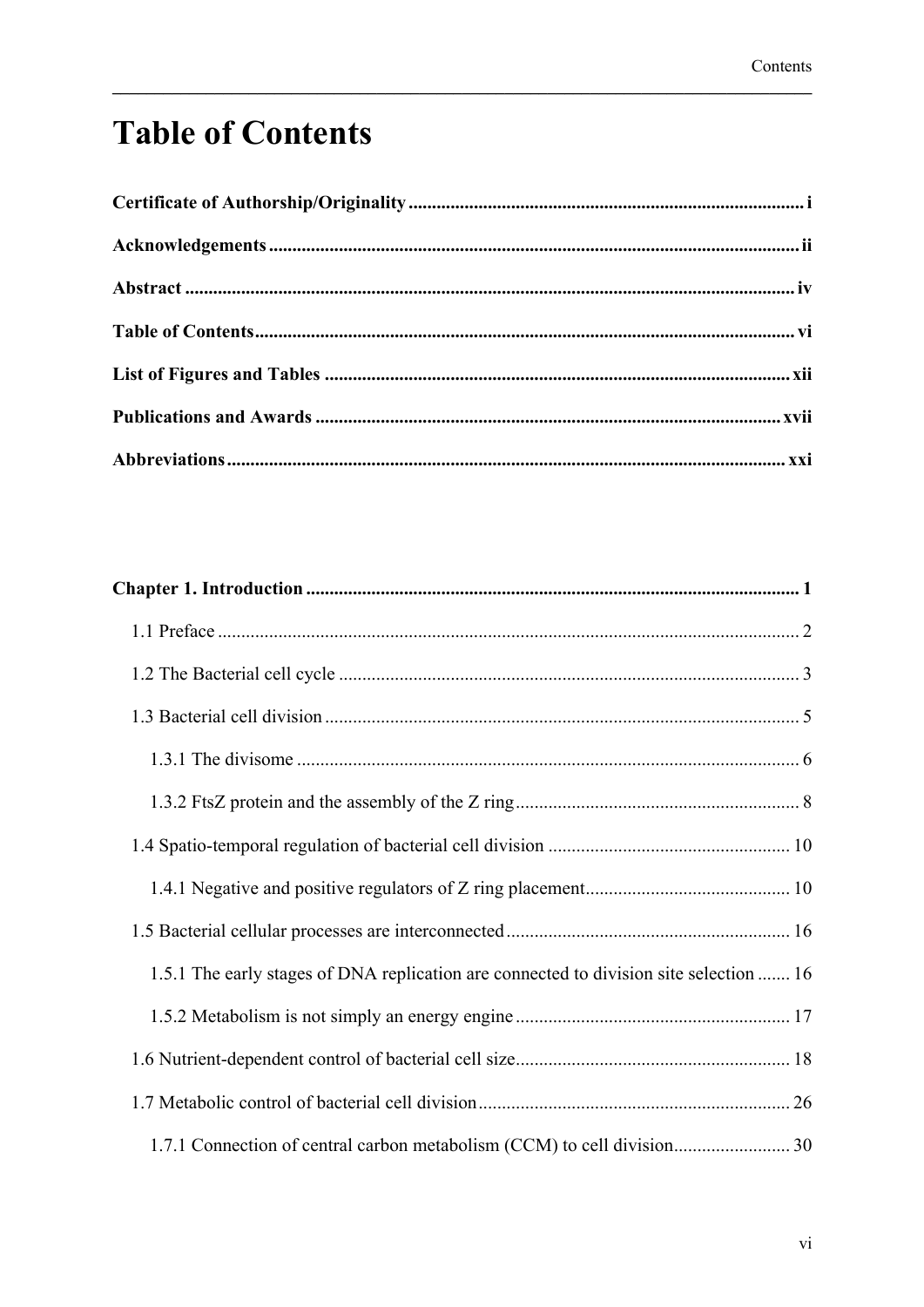|--|

| 2.9 Metabolite-FtsZ interaction using Triple Ligand Detect method 55 |  |
|----------------------------------------------------------------------|--|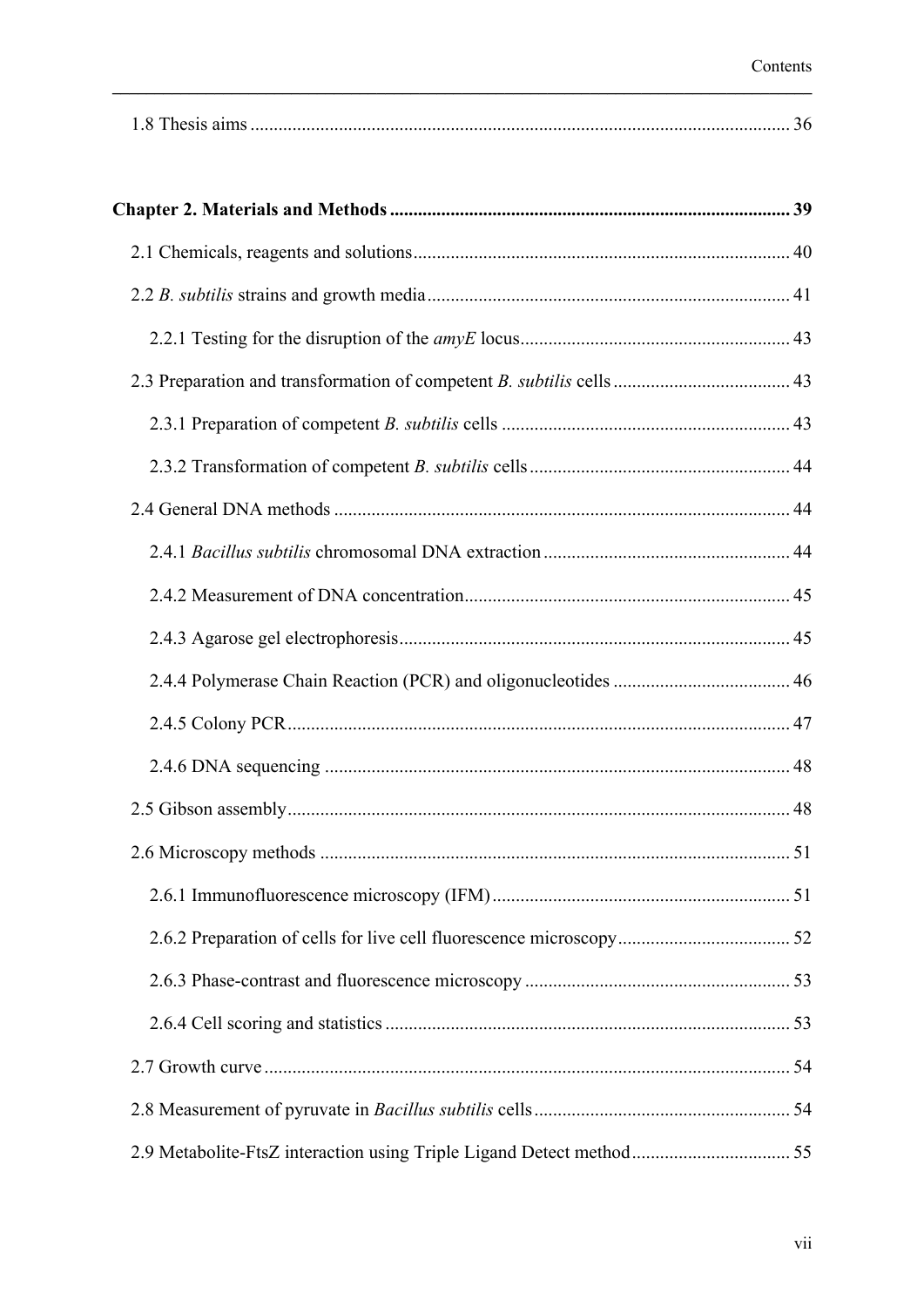| 2.12.4 Quantification of mRNA expression using the Comparative $C_T$ methods  61 |
|----------------------------------------------------------------------------------|

#### Chapter 3. Identification of a key metabolite in the coordination of central carbon

| 3.1.1 The link between central carbon metabolism and cell division in <i>B. subtilis </i> 63   |
|------------------------------------------------------------------------------------------------|
|                                                                                                |
|                                                                                                |
|                                                                                                |
|                                                                                                |
| 3.3.2 L-alanine, a product of pyruvate metabolism, rescues the Z ring positioning defect       |
|                                                                                                |
| 3.3.3 Testing fatty acids for their role in Z ring positioning via the construction of a fatty |
|                                                                                                |
| 3.3.4 Investigating the correlation between nucleoid morphology and Z ring positioning         |
|                                                                                                |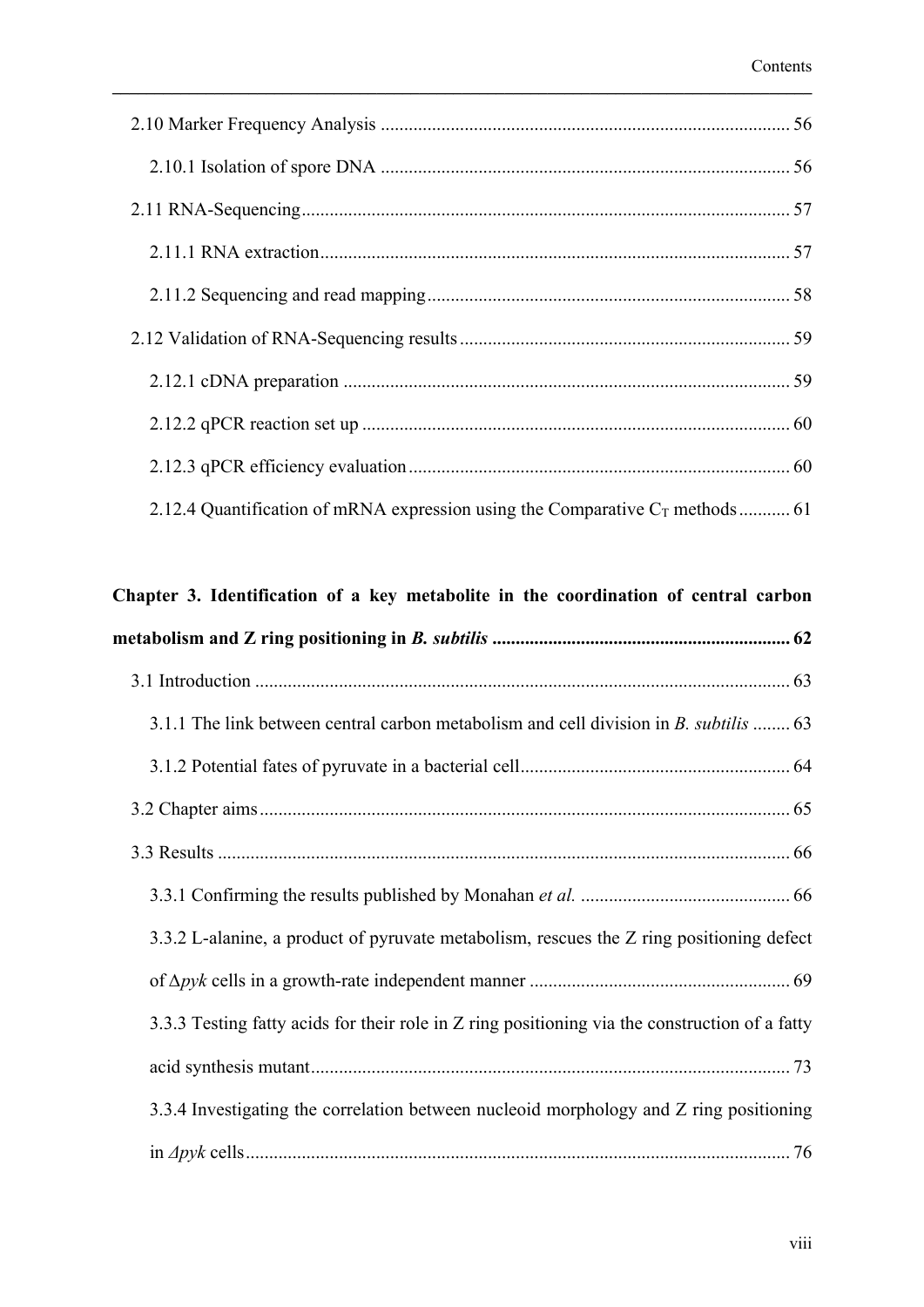## Chapter 4. Investigating the possible role for known Z ring regulatory mechanisms and **#?3=971/A7<;7;/13;A?/9-?7;5=<@7A7<;7;57;1399@**  %IOMJ?P>ODJI C<KO@M<DHN .@NPGON 4.3.1 Acentral Z rings of the *pyk* mutant are not due to inactivation of the Min system 98 4.3.2 Nucleoid occlusion is involved in the acentral Z ring positioning in  $\Delta pyk$  cells . 104 -P<IODAD><ODJIJAOC@NKM@<?IP>G@JD?HJMKCJGJBTJAΔ*8A3*>@GGN A.3.4 Δpyk cells have a DNA replication defect, which is rescued after pyruvate addition 4.3.5 The interplay between Noc and DNA replication initiation frequency in Δpyk cells DN>PNNDJI

| Chapter 5. Investigating the link between central carbon metabolism and cell division |  |
|---------------------------------------------------------------------------------------|--|
|                                                                                       |  |
|                                                                                       |  |
|                                                                                       |  |
| 5.2.1 Assessing the sample-to-sample variation using PCA and heat map analysis 124    |  |
| 5.2.2 Comparison of the quantity of differentially expressed genes under different    |  |
|                                                                                       |  |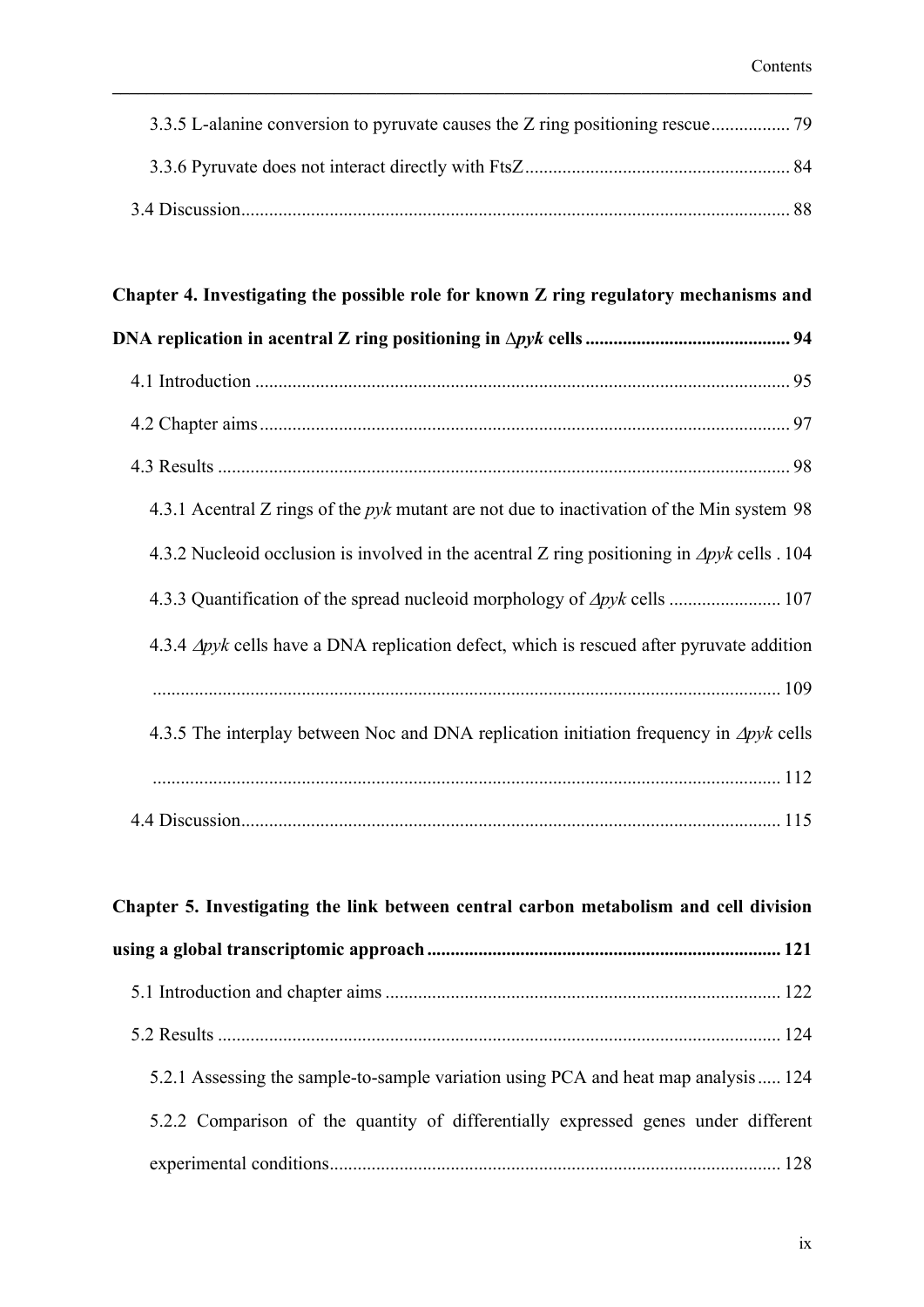| 5.2.3 Functional annotation of differentially expressed genes in the pyruvate kinase                     |
|----------------------------------------------------------------------------------------------------------|
|                                                                                                          |
|                                                                                                          |
|                                                                                                          |
|                                                                                                          |
| 5.2.5.2 PCR efficiency evaluation and confirmation of RNA-seq results  157                               |
| 5.2.6 Testing the role of pyrimidine synthesis in Z ring positioning by constructing                     |
|                                                                                                          |
|                                                                                                          |
|                                                                                                          |
|                                                                                                          |
|                                                                                                          |
|                                                                                                          |
| 6.3 A role for nucleoid occlusion in acentral Z ring positioning of $\Delta pyk$ cells  175              |
| 6.4 Insights into other factors contributing to the formation of acentral Z rings in $\Delta p$ yk cells |
|                                                                                                          |
| 6.4.1 Does the DNA replication defect of $\Delta pyk$ cells contribute to their Z ring positioning       |
|                                                                                                          |
| 6.4.2 Does the dispersed nucleoid morphology of $\Delta p$ yk cells contribute to their Z ring           |
|                                                                                                          |
| 6.4.3 Does the downregulation of pyrimidine synthesis in $\Delta p$ yk cells contribute to their Z       |
|                                                                                                          |
|                                                                                                          |
|                                                                                                          |

|--|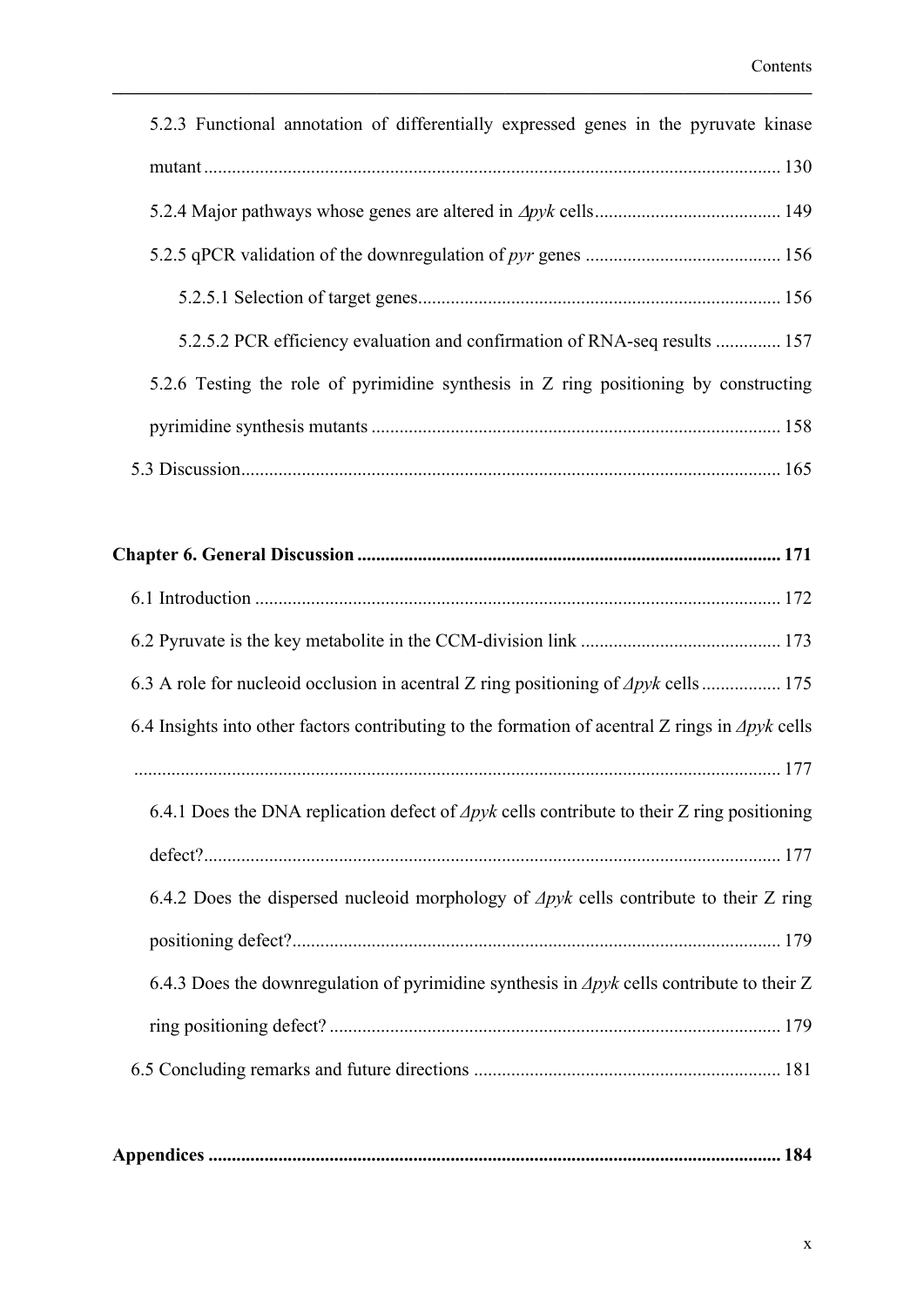|--|--|--|--|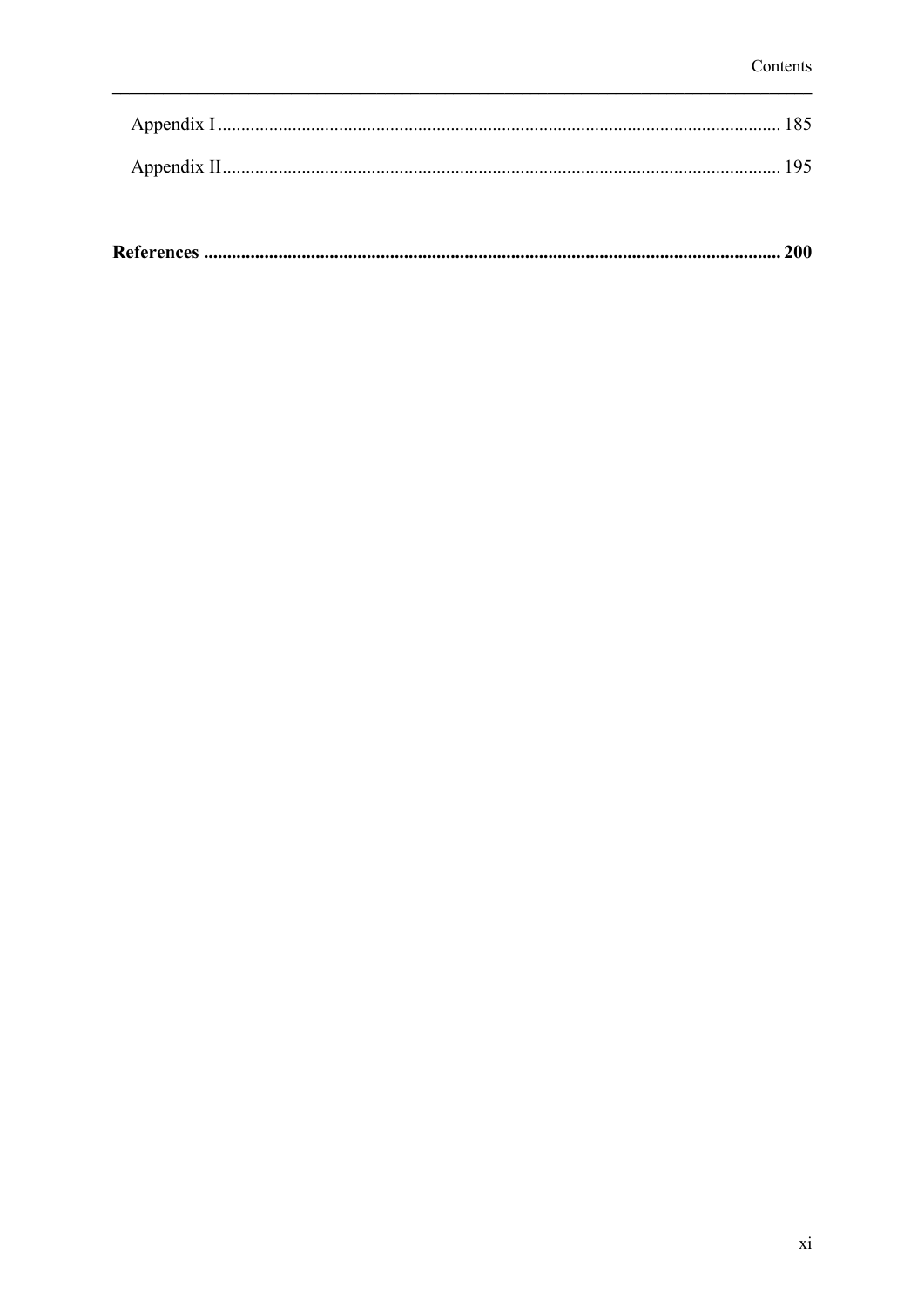## **List of Figures and Tables**

### **List of Figures**

| Figure 1.5. The combined action of FtsZ and peptidoglycan metabolism in driving cell division      |
|----------------------------------------------------------------------------------------------------|
|                                                                                                    |
| Figure 1.6. Positioning of Z ring in B. subtilis and E. coli by the combined action of nucleoid    |
|                                                                                                    |
| Figure 1.7. Schematic model for Z ring positioning in E. coli by the nucleoid occlusion and        |
|                                                                                                    |
|                                                                                                    |
| Figure 1.9. Equilibrium between the two interaction states of UgtP (UgtP-UgtP and UgtP-            |
|                                                                                                    |
| Figure 1.10. Metabolic signals controlling the cell division process in various bacterial genera   |
|                                                                                                    |
| Figure 1.11. The coordination between central carbon metabolism and cell division in $B$ .         |
|                                                                                                    |
| Figure 1.12. Localization pattern of pyruvate dehydrogenase $E1\alpha$ restored by the addition of |
|                                                                                                    |
|                                                                                                    |
| Figure 2.1. Schematic diagram of the steps involved in constructing an alanine dehydrogenase       |
|                                                                                                    |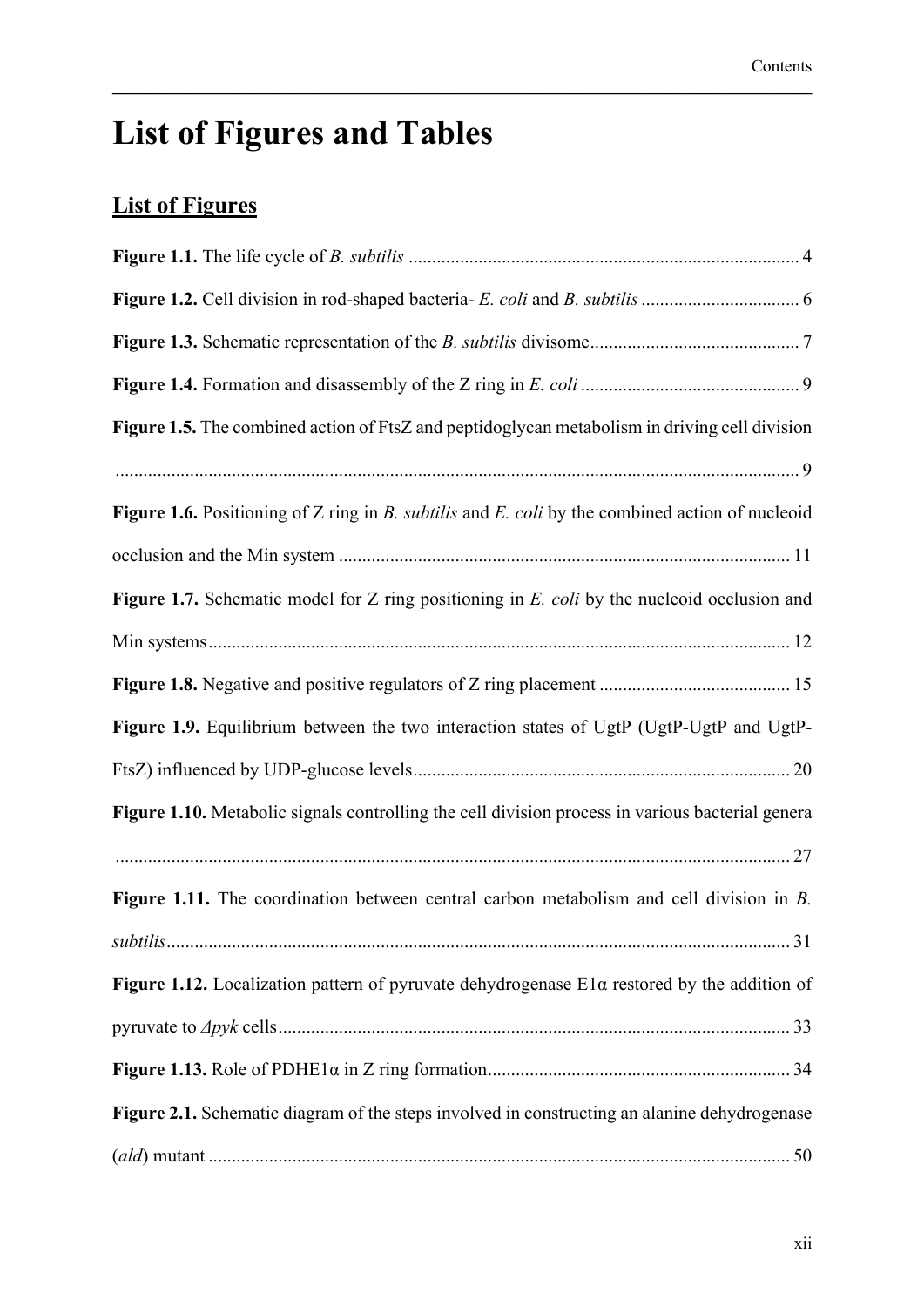| Figure 3.5. Z ring positioning, growth rate and cell length of the alanine dehydrogenase mutant               |
|---------------------------------------------------------------------------------------------------------------|
|                                                                                                               |
| Figure 3.6. Measurement of pyruvate levels in wild type (SU5), $\Delta pyk$ (SU6664), $\Delta pyk + 1\%$      |
|                                                                                                               |
| Figure 3.7. Investigation of the interaction between pyruvate and FtsZ using triple-ligand                    |
|                                                                                                               |
| Figure 4.1. The effect of $minCD$ deletion on Z ring positioning of $\Delta pyk$ cells  100                   |
| Figure 4.2. The effect of <i>noc</i> deletion on the Z ring positioning of $\Delta pyk$ cells  106            |
| Figure 4.3. Quantitative analysis of the nucleoid morphology of wild-type and $\Delta pyk$ 108                |
| Figure 4.4. Analysis of the frequency of DNA replication initiation in wild-type (SU492), $\Delta pyk$        |
|                                                                                                               |
| <b>Figure 4.5.</b> Analysis of the frequency of DNA replication initiation in wild-type (SU492), $\Delta$ noc |
|                                                                                                               |
|                                                                                                               |
| Figure 5.2. Heat maps combined with hierarchical clustering using a dendrogram 127                            |
| Figure 5.3. Pie chart demonstrating the percentage share of different biological processes                    |
|                                                                                                               |
| Figure 5.4. A Venn diagram representing the number of differentially expressed genes                          |
|                                                                                                               |
| Figure 5.5. The siderophore and pyrimidine synthesis gene clusters differentially expressed in                |
|                                                                                                               |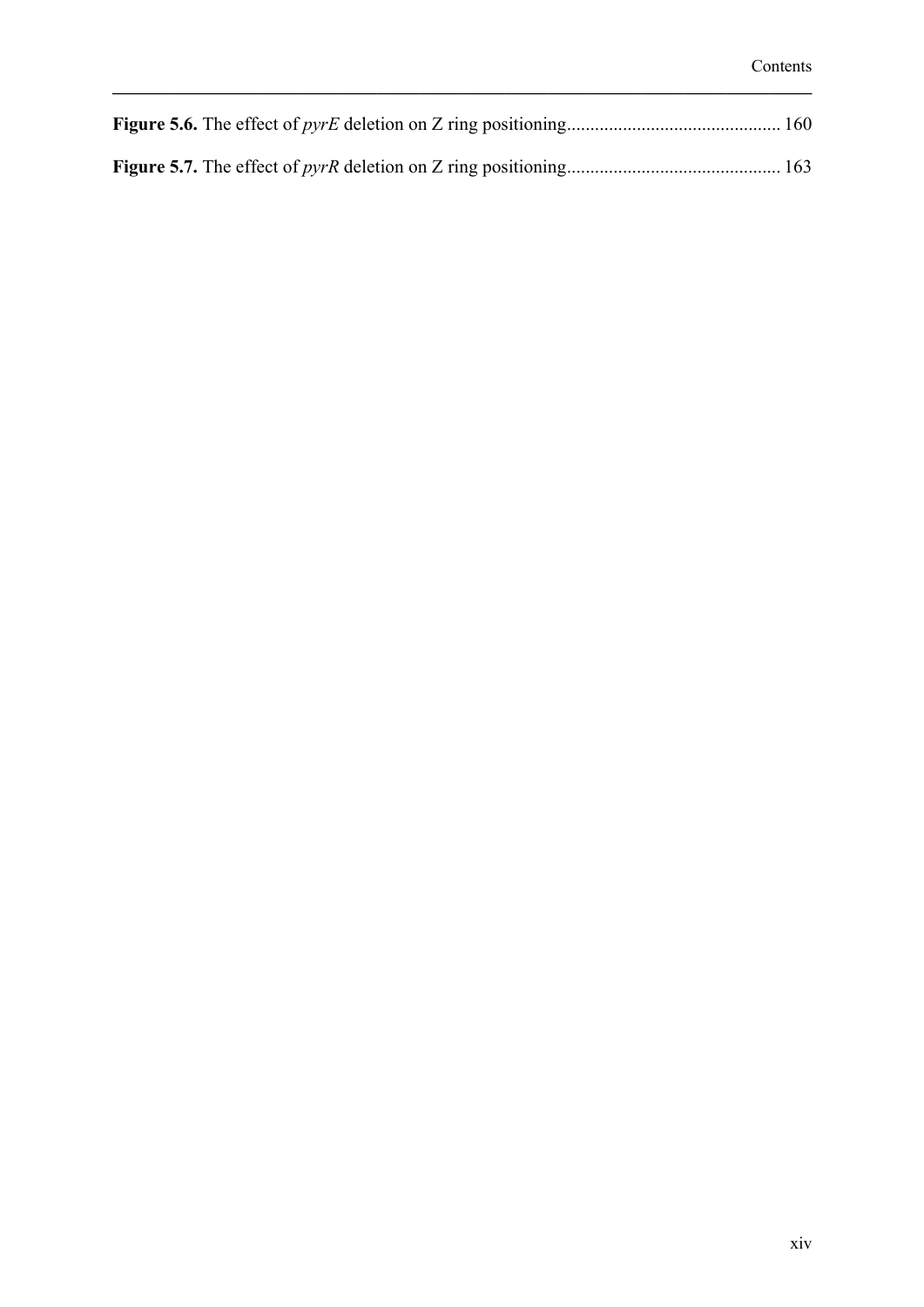### **List of Tables**

| Table 1.1. Proteins involved in positive and negative regulation of Z ring positioning in diverse   |
|-----------------------------------------------------------------------------------------------------|
|                                                                                                     |
|                                                                                                     |
|                                                                                                     |
|                                                                                                     |
|                                                                                                     |
| Table 2.5. Primers used for PCR reaction, Gibson assembly and Marker frequency analysis             |
|                                                                                                     |
| Table 3.1. The effect of different metabolites on the doubling time and Z ring positioning in       |
|                                                                                                     |
| Table 3.2. Types of nucleoid morphologies observed under different experimental conditions          |
|                                                                                                     |
| Table 4.1. Frequencies of polar and non-polar acentral Z rings in different strains 103             |
| Table 5.1. The number of differentially expressed genes under each experimental condition           |
|                                                                                                     |
| Table 5.2. Functional groups differentially expressed in the $pyk$ mutant in comparison to the      |
|                                                                                                     |
|                                                                                                     |
| Table 5.4. Relative abundance of pyrimidine synthesis gene transcripts in $\Delta p$ yk as compared |
|                                                                                                     |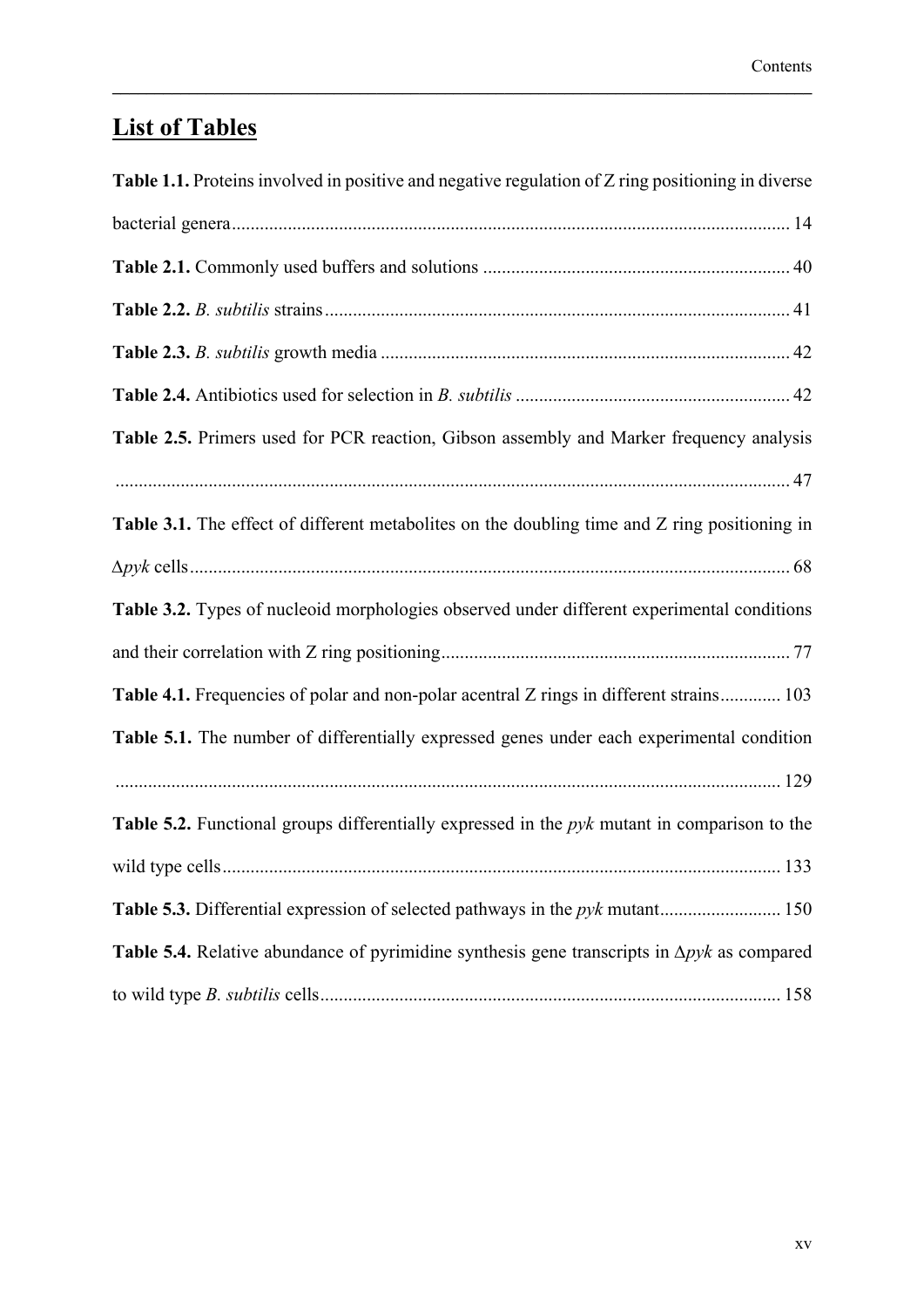### **List of appendices**

#### **Appendix I**

| <b>Table 1.</b> The effect of different metabolites on the doubling time of wild type cells 194 |
|-------------------------------------------------------------------------------------------------|

**..................................................................................**

#### **Appendix II**

| <b>Table 1.</b> Comparing the RNA-Seq transcriptomes of pyruvate kinase mutant with the addition |
|--------------------------------------------------------------------------------------------------|
|                                                                                                  |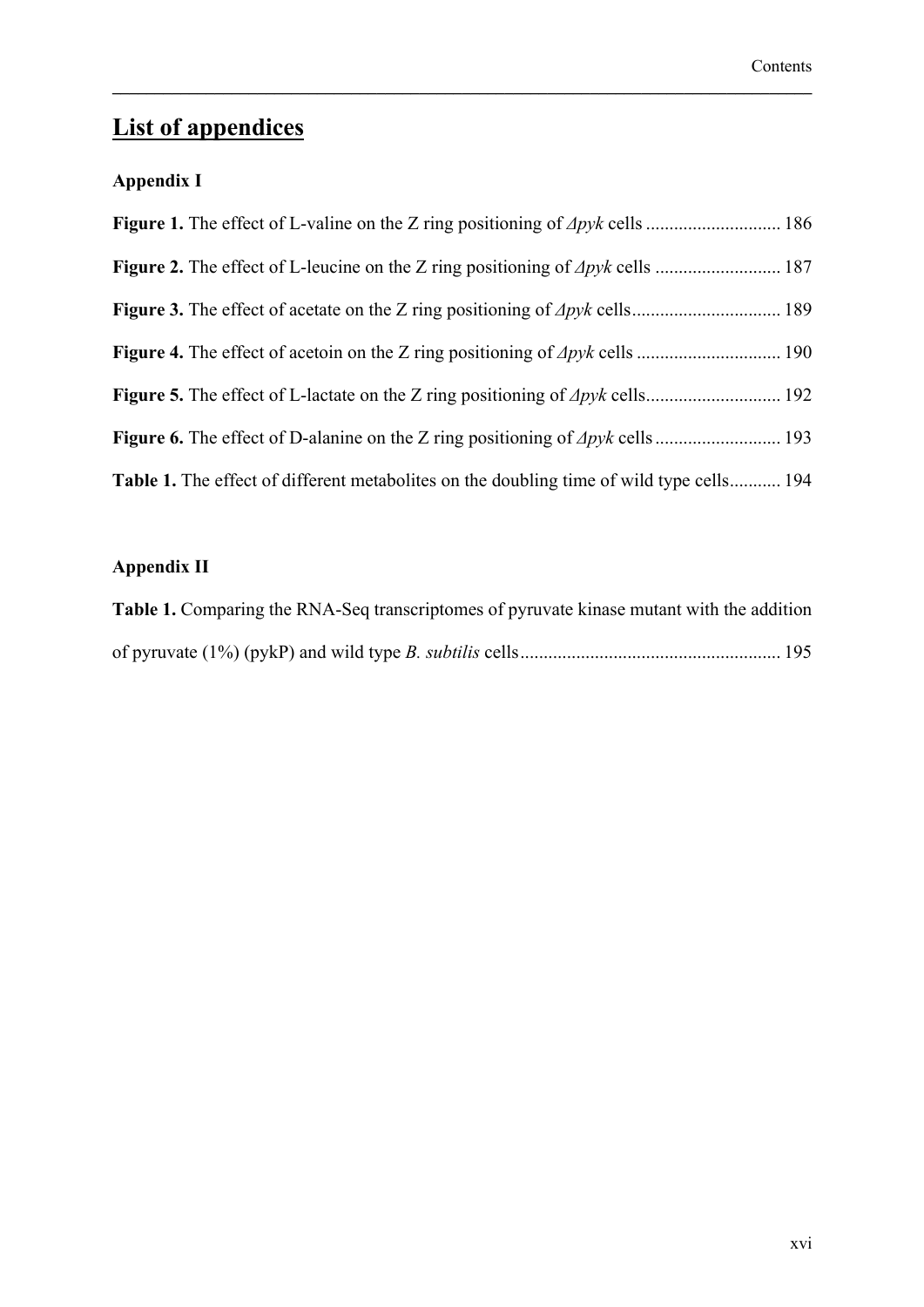## **Publications and Awards**

#### **Awards**

New Horizons Young Investigator Popular Choice award 2018 New South Wales semi-finalist for Fame Lab 2018 Australian Society of Microbiology Becton Dickinson award 2017

#### **Journal articles**

Mann R, Mediati DG, Duggin IG, Harry EJ and Bottomley AL (2017) Metabolic Adaptations of Uropathogenic E. coli in the Urinary Tract. Front. Cell. Infect. Microbiol. 7:241

Mann R, Monahan L, Harry E and Bottomley A (2017) We Are What We Eat: True for Bacteria Too. Front Young Minds. 5:54

Kusrini E, Hashim F, Gunawan C, Mann R, Noor Azmi WNNW, Amin NM (2018) Antiamoebic activity of acyclic and cyclic-samarium complexes on Acanthamoeba. Parasitol. Res., 117(5):1409-1417

**Mann R** (2017) We are what we eat: Metabolic control of the division process in bacteria. ASM Syntrophy. 18:4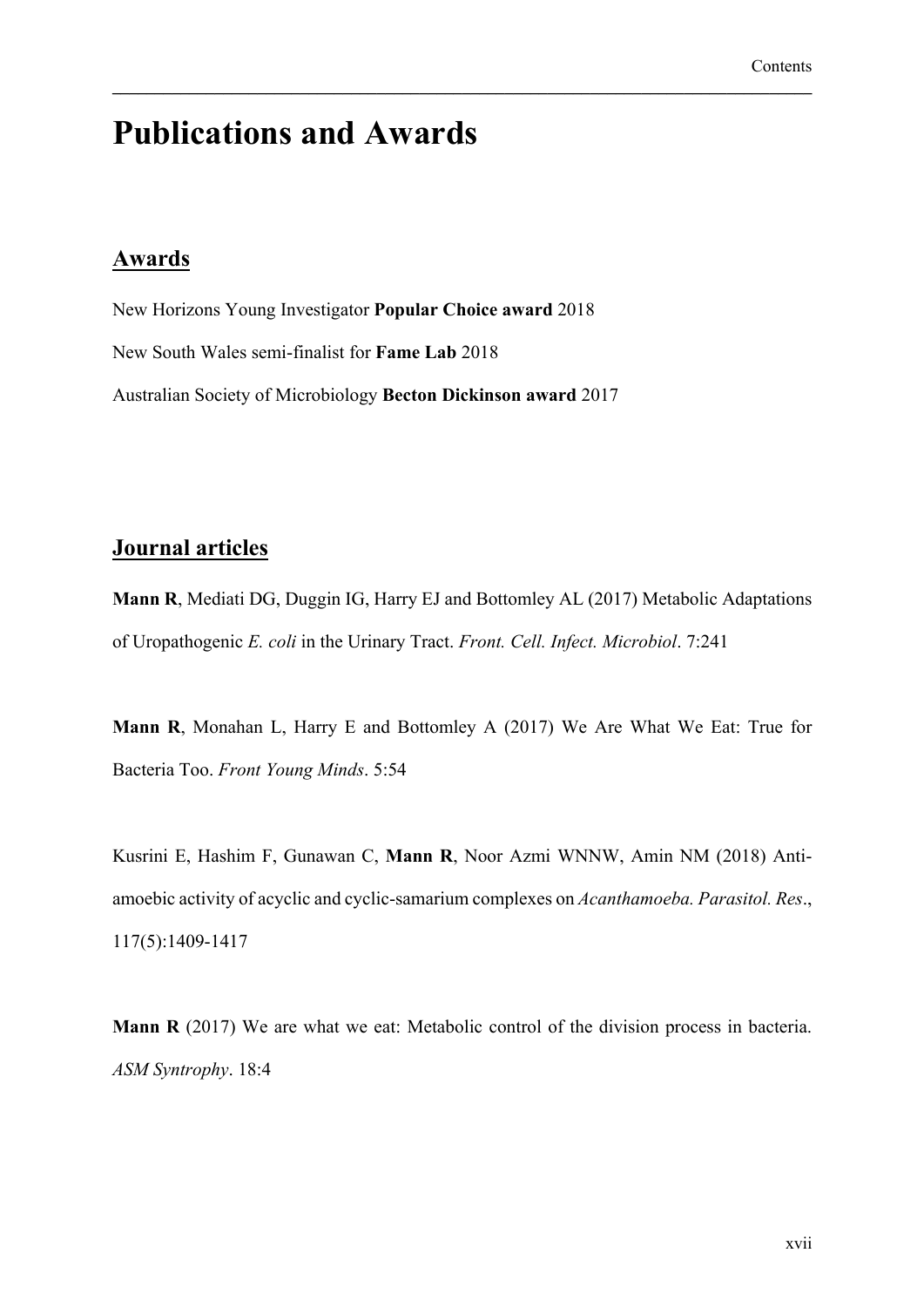#### Conference proceedings\*

Mann R, Bottomley A, Monahan L and Harry E - New Horizons 2018 (November 19-20), Sydney, Australia - Oral presentation - "We are what we eat: Identifying a regulatory crosstalk between central carbon metabolism and cell division in bacteria"

Mann R, Bottomley A, Monahan L, Sonenshein A and Harry E - ComBio 2018 (September 23-26), Sydney, Australia – Poster teaser oral and poster presentation - "We are what we eat: Connecting central carbon metabolism to cell division in Bacillus subtilis"

Mann R, Bottomley A, Monahan L, Sonenshein A and Harry E - Gordon Research Conference on Microbial stress response 2018 (July 15-20), Massachusetts, United States - Poster **presentation - "We are what we eat: Identifying a regulatory crosstalk between central carbon** metabolism and cell division in bacteria"

Mann R, Bottomley A, Monahan L, Sonenshein A and Harry E - Gordon Research Seminar on Microbial stress response  $2018$  (July 14-15), Massachusetts, United States - Oral and **poster presentation - "We are what we eat: Identifying a regulatory crosstalk between central** carbon metabolism and cell division in bacteria"

Mann R, Bottomley A, Monahan L, Sonenshein A and Harry E - Gordon Research Conference on Bacterial Cell Surfaces 2018 (June 24-29), Mount Snow, West Dover, United States - Oral and poster presentation - "We are what we eat: Identifying a regulatory crosstalk between central carbon metabolism and cell division in bacteria"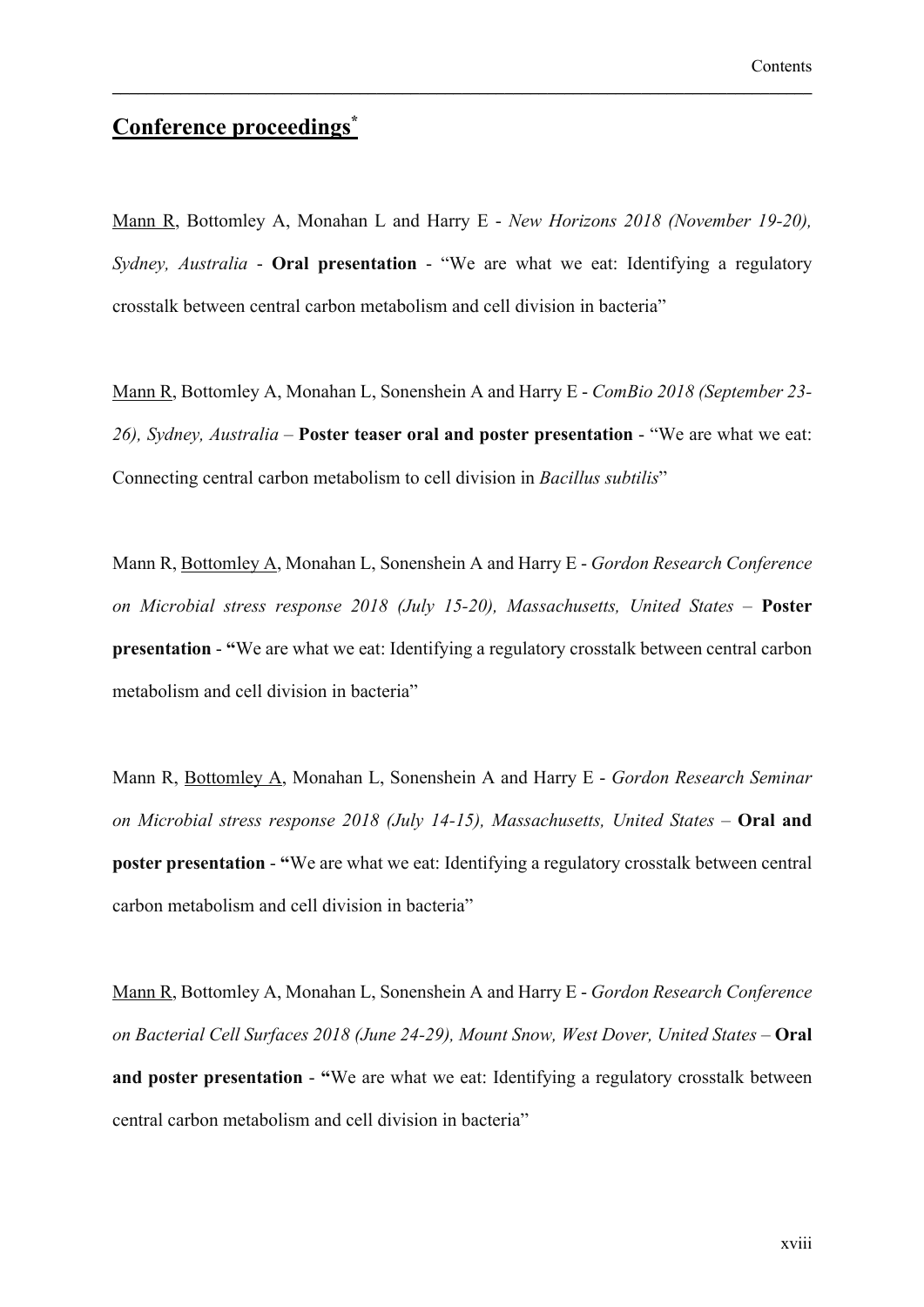Mann R, Bottomley A, Monahan L, Sonenshein A and Harry E - Gordon Research Seminar on Bacterial Cell Surfaces 2018 (June 23-24), Mount Snow, West Dover, United States - Oral and poster presentation - "We are what we eat: Identifying a regulatory crosstalk between central carbon metabolism and cell division in bacteria"

Bottomley A, Mann R, Sonenshein A, Monahan L and Harry E - ComBio 2017 (October 2-5), Adelaide, Australia - Poster presentation - "We are what we eat: Identifying a regulatory crosstalk between central carbon metabolism and cell division in bacteria"

Mann R, Bottomley A, Monahan L and Harry E - Australian Society of Microbiology Annual Scientific Meeting 2017 (July 2-5), Hobart, Australia – Oral presentation - "We are what we eat: Identifying a regulatory crosstalk between central carbon metabolism and cell division in bacteria"

Bottomley A, Mann R, Sonenshein A, Monahan L and Harry  $E - 19<sup>th</sup> International Conference$ on Bacilli & Gram-Positive Bacteria 2017 (June 11-15), Berlin, Germany - Oral presentation - "We are what we eat: Identifying a regulatory crosstalk between central carbon metabolism and cell division in bacteria"

Mann R, Bottomley A, Monahan L and Harry  $E - 6<sup>th</sup>$  Annual JAMS (Joint Academic Microbiology Seminars) Symposium 2017 (March 22), Australian Museum, Sydney, Australia - Poster presentation - "We are what we eat: Identifying a regulatory crosstalk between central carbon metabolism and cell division in bacteria"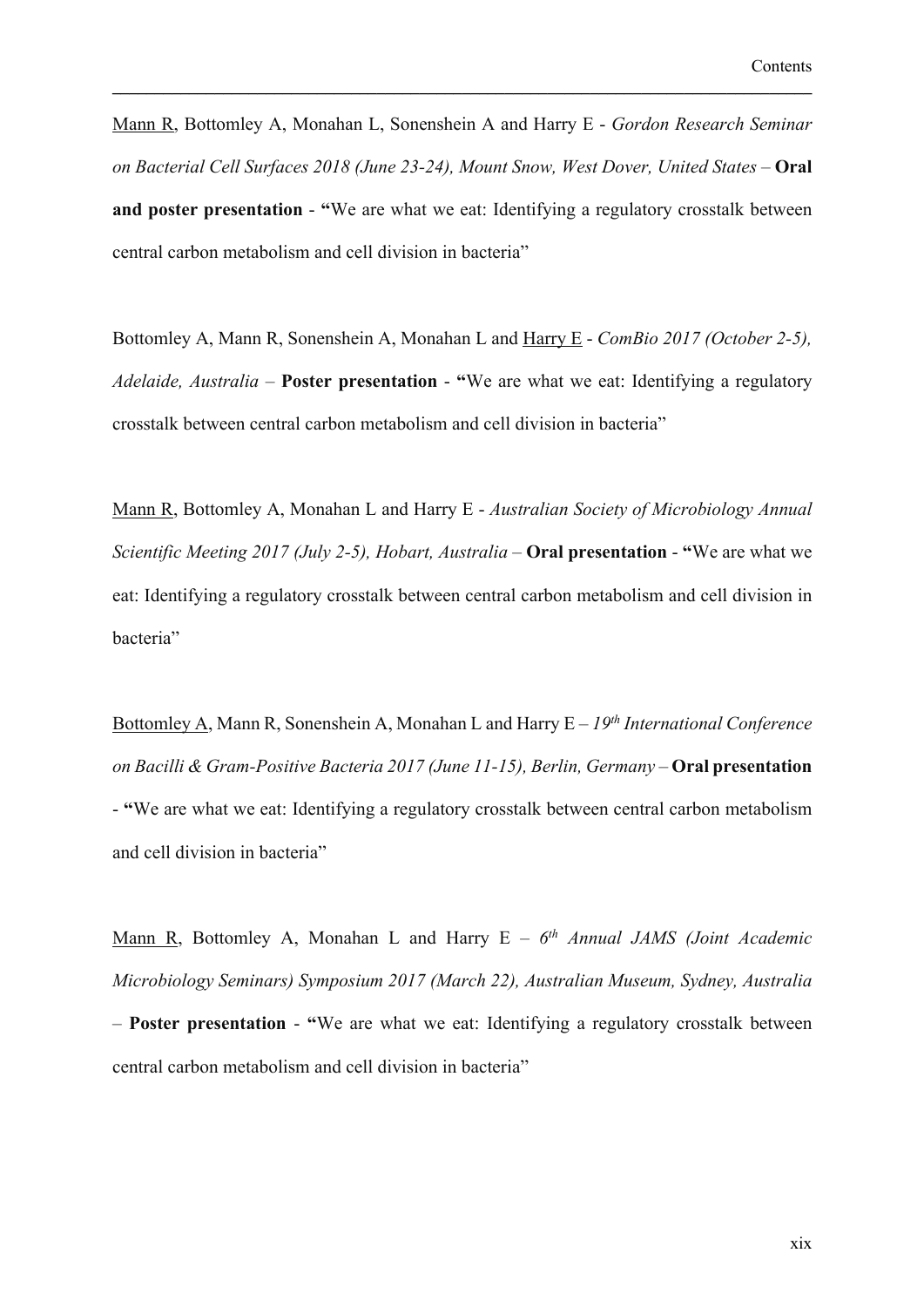Mann R, Bottomley A, Monahan L and Harry E - Third Annual Sydney Micro meeting 2017 (February 3), Sydney, Australia - Oral presentation - "We are what we eat: Identifying a regulatory crosstalk between central carbon metabolism and cell division in bacteria"

Monahan L, Mann R, Bottomley A, Hajduk I, Harry E - New Horizons 2015 (November 23-25), Sydney, Australia - Poster presentation - "Coordinating bacterial cell division with nutrient availability: a role for glycolysis"

\*The presenting author is underlined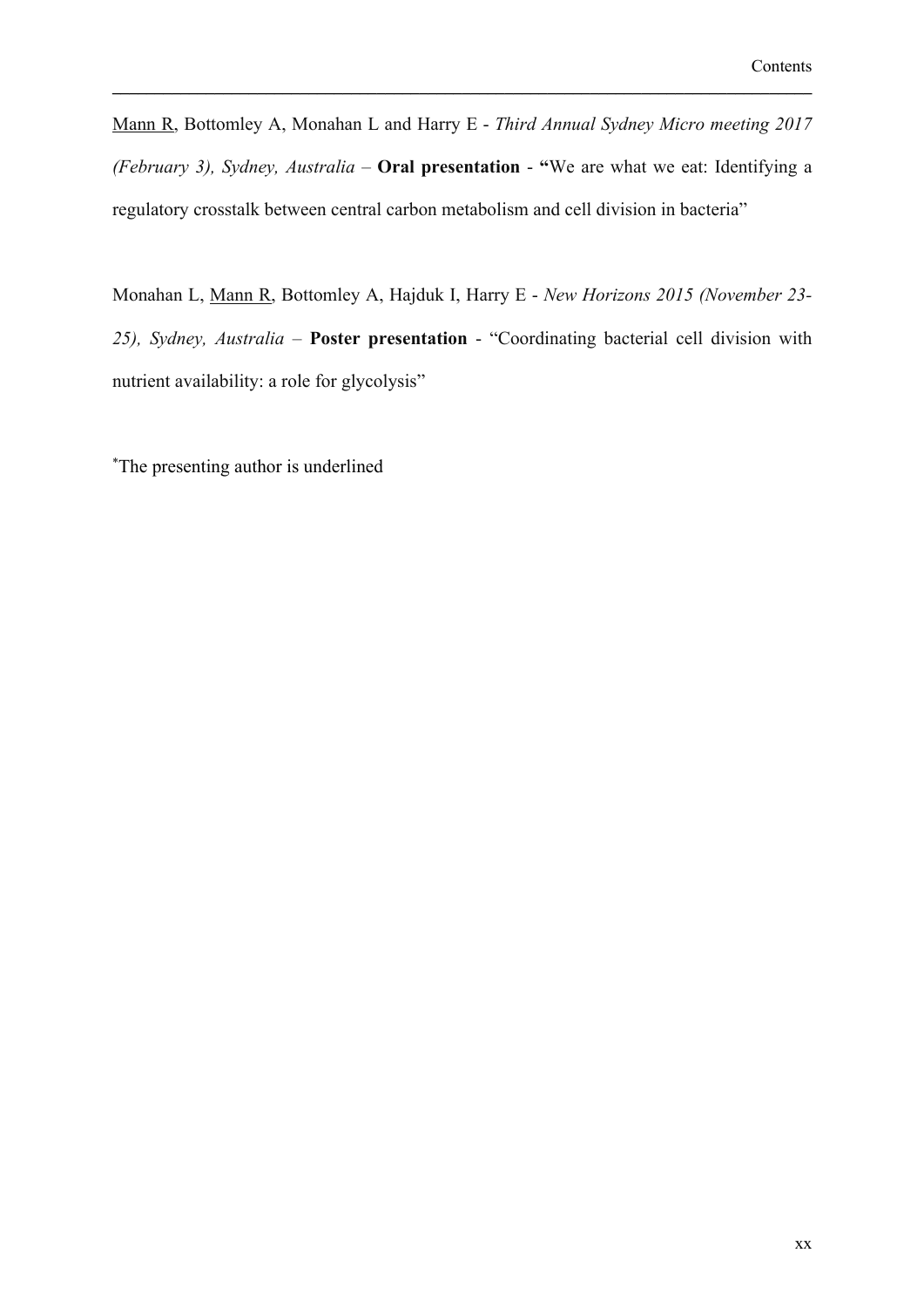## **Abbreviations**

| <b>AGRF</b>               | <b>Australian Genome Research Facility</b> |
|---------------------------|--------------------------------------------|
| Ab                        | Antibody                                   |
| $B$ .                     | <b>Bacillus</b>                            |
| bp                        | Base pair (s)                              |
| <b>BP</b>                 | Band pass                                  |
| <b>BSA</b>                | Bovine serum albumin                       |
| <b>CAA</b>                | Casamino acids                             |
| cat                       | Chloramphenicol                            |
| cm                        | Centimetres                                |
| <b>CCD</b>                | Charged coupled device                     |
| <b>DAPI</b>               | 4'6-diamidino-2-phenylindole               |
| <b>DNA</b>                | Deoxyribonucleic acid                      |
| E.                        | Escherichia                                |
| <b>EDTA</b>               | ethylenediaminetetraacetic acid            |
| erm                       | Erythromycin                               |
| et al.                    | and others                                 |
| $\int f \, ds$            | Filamentation temperature sensitive        |
| g                         | Centrifugal force                          |
| g                         | Gram(s)                                    |
| <b>GFP</b>                | Green fluorescent protein                  |
| <b>GTP</b>                | guanosine 5'-triphosphate                  |
| $\boldsymbol{\mathrm{h}}$ | Hour $(s)$                                 |
| <b>IFM</b>                | Immunofluorescence microscopy              |
| <b>IgG</b>                | Immunoglobulin G                           |
| <b>IPTG</b>               | Isopropyl-1-thio-β-D-galactopyranoside     |
| kan                       | Kanamycin                                  |
| kb                        | Kilobase pair (s)                          |
| L                         | Litre $(s)$                                |
| LP                        | Long pass                                  |
| M                         | Moles per litre                            |
| min                       | Minute (s)                                 |
|                           |                                            |